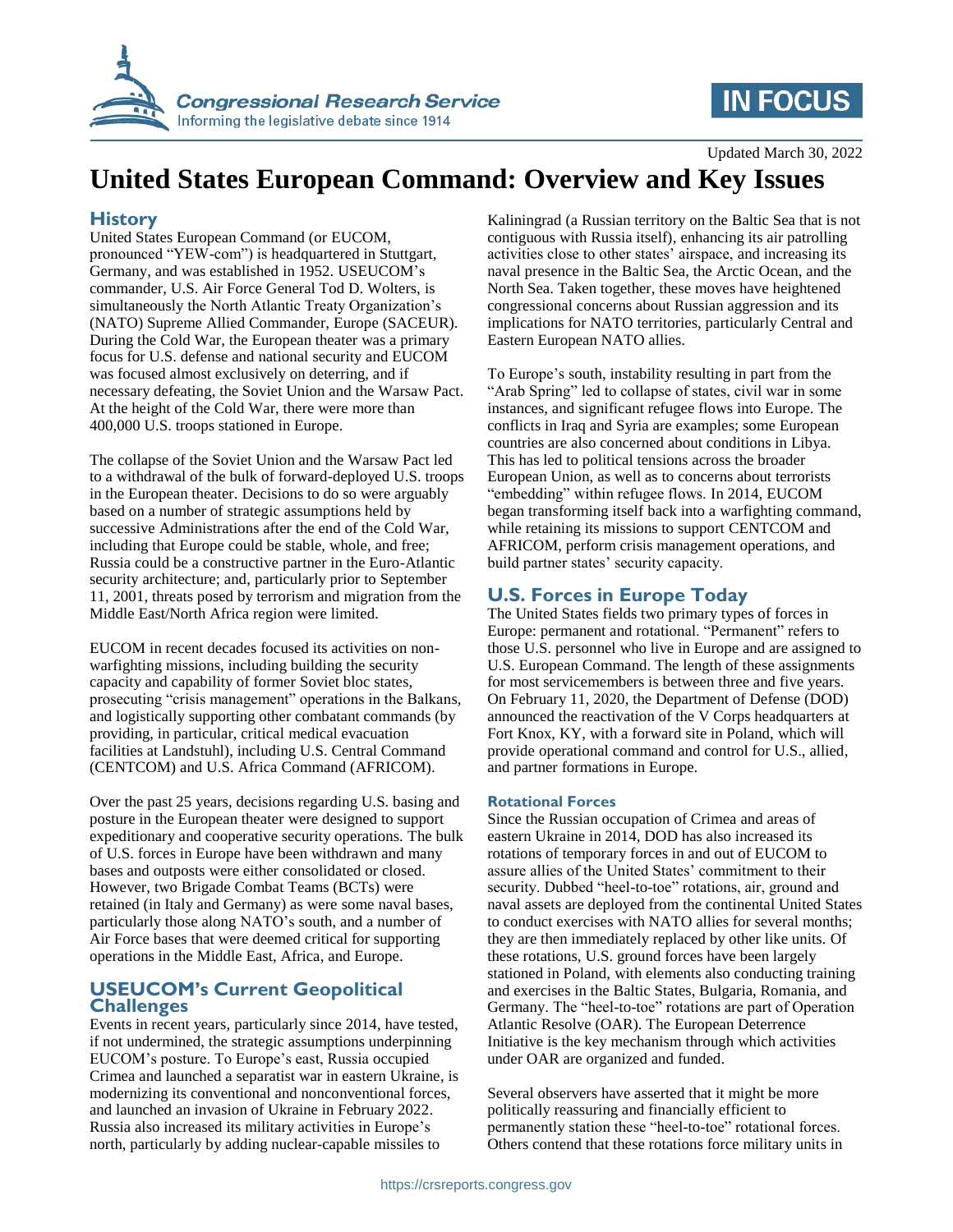the continental United States to routinely test their ability to deploy to other theaters and exercise critical logistics capabilities. Studies comparing the expenses of permanent versus rotational forces argue that in the medium- to longterm, rotational forces are more costly than permanently stationed troops.

#### **Response to Russia's 2022 Invasion of Ukraine**

On February 24, 2022, Russian President Vladimir Putin announced a "special military operation" to protect the civilian population and to "demilitarize" and "de-Nazify" Ukraine (the latter term understood by many observers as a false pretext for overthrowing the democratically elected Ukrainian government). According to DOD, an additional 15,000 U.S. soldiers have deployed to Europe since early February 2022 to augment defense and deterrence efforts, bringing the total U.S. force posture in Europe, including permanently stationed forces, to approximately 100,000 military personnel. The new deployments bring the total U.S. military presence in Poland to about 9,500—including 800 soldiers deployed to the U.S.-led NATO battlegroup and in Romania to about 1,900. In addition, about 800 U.S. soldiers and 20 attack helicopters have been deployed to the Baltic region, along with eight F-35 joint strike fighters deployed to NATO's eastern flank. An additional 7,000 U.S. soldiers, including an armored Brigade Combat Team, have deployed to Germany to reinforce deterrence efforts.

#### **FY2022 Supplemental Funding for Ukraine**

As part of the Ukraine Supplemental Appropriations Act, 2022 (Division N of P.L. 117-103), Congress provided \$13.6 billion in emergency funding for the situation in Ukraine and for related expenses, including \$6.528 billion for DOD. The DOD funding included \$3.028 billion for EUCOM operations mission support, the deployment of personnel to the region, and intelligence support, and \$3.5 billion to replenish U.S. stocks of equipment sent to Ukraine, according to a summary of the legislation released by the House Appropriations Committee.

#### **European Command and NATO**

EUCOM and NATO, while strategically interconnected, are different organizations with different missions. NATO is an alliance of 30 nations that are signatories to the 1949 Washington Treaty; the United States is a NATO member. U.S. European Command, by contrast, is the focal point for the United States military's presence in Europe. Only some of EUCOM's activities support NATO's operations and activities; the remainder advance U.S. objectives with individual countries, across the region, and across the Middle East and Africa, though they do generally reinforce NATO as well. The complementary nature of these dual roles and missions is one of the rationales behind dualhatting the Commander of U.S. European Command as NATO's Supreme Allied Commander, Europe.

#### **Burdensharing**

Russia's invasion of Ukraine has heightened questions about NATO's capacity and willingness to defend NATO's eastern member states from a potential attack. Since early February 2022, NATO has more than tripled its force presence in Poland and the three Baltic states—from about

5,000 troops in early February to more than 18,000 in mid-March. Critics maintain that NATO's force posture may not be sufficient to deter or defend against a potential Russian invasion and that doing so will require greater defense investments by European allies. As of 2021, 10 allies met NATO's guideline to devote at least 2% of GDP to annual defense spending. Since Russia's invasion, several allies, including Germany, have said they would significantly increase defense spending, and the allies are expected to consider more substantive changes to NATO's force posture in Eastern Europe, including possibly endorsing permanent stationing of troops in the region. Long-standing concerns that the United States has shouldered too much of the burden associated with Europe's defense could affect discussions over possible longer-term changes to U.S. force posture in Europe in response to Russia's invasion.

#### **EUCOM Funding**

DOD budget documentation does not typically enumerate total funding by combatant command. Forces and operations assigned to the commands are, in general, funded by the military services. Funding identified in the budget as being for a combatant command is, with some exceptions, largely limited to Operation and Maintenance (O&M) accounts for headquarters and mission support activities. In the case of EUCOM, the U.S. Army is the Combatant Command Support Agent (CCSA) and is primarily responsible for funding its headquarters. For FY2022, the Army requested \$293.9 million in the O&M line item for EUCOM, according to DOD budget documents. Congress provided \$299.2 million for this activity—\$5.3 million (1.8%) more than the request, according to the explanatory statement accompanying the Department of Defense Appropriations Act, 2022 (Division C of P.L. 117-103).

#### **European Deterrence Initiative (EDI)**

The initiative currently known as EDI was established in 2014. For FY2022, the Administration requested \$3.7 billion for EDI, including \$250 million for the Ukraine Security Assistance Initiative (USAI). Appropriations associated with EDI are located in multiple budget line items. The National Defense Authorization Act for Fiscal Year 2022 (P.L. 117-81) and the Department of Defense Appropriations Act, 2022 (Division C of P.L. 117-103), did not specify a total amount for EDI; the latter provided \$300 million for USAI. A summary of the FY2022 NDAA released by the House Armed Services Committee stated in part that the legislation authorized "\$4 billion for the European Deterrence Initiative (EDI) and additional investments for EDI purposes."

#### **Further Reading**

CRS In Focus IF10542, *Defense Primer: Commanding U.S. Military Operations*, by Kathleen J. McInnis

**Kathleen J. McInnis**, Specialist in International Security **Brendan W. McGarry**, Analyst in U.S. Defense Budget **Paul Belkin**, Analyst in European Affairs